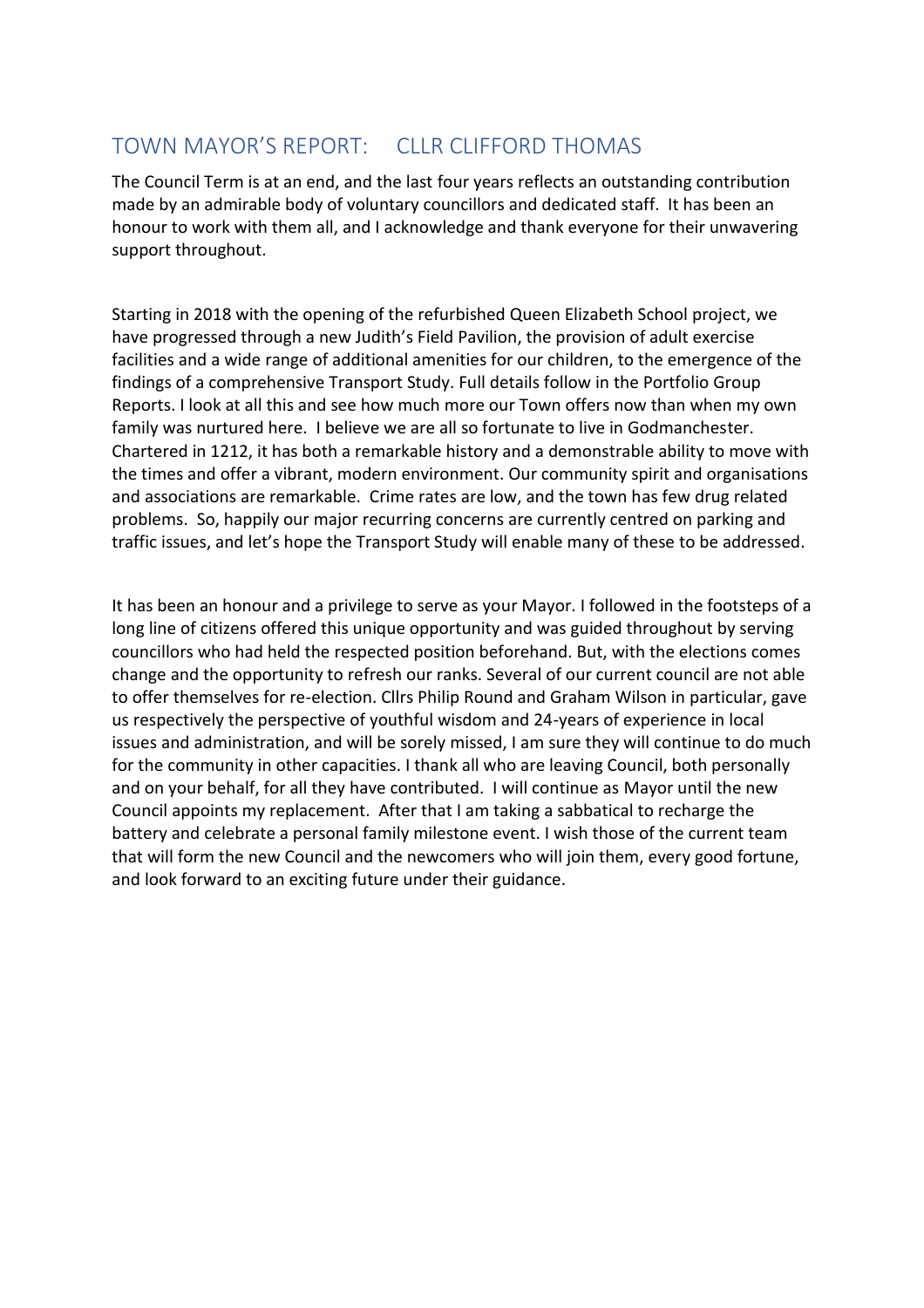## Business Portfolio Report

The Business Portfolio continues in its role of providing recommendations to the Council on many issues ranging from the Community Nursery, grant allocations, project development and acquisition, internal processes, Youth Council involvement and Council events such as the Christmas Market. It also reviews budget and spend based on the needs of the Council via the Budget Advisory Panel. The budgets proposed are then voted on and agreed by the Town Council.

We have continued to support local groups and organisations through our grants programme and welcome new applicants in the coming year.

Godmanchester came together to enjoy this year's Christmas Market at School Hill. This year's event had a strong community focus, celebrating local businesses and fundraising groups.

After an extended period of closure due to COVID-19, the Queen Elizabeth School and Judith's Field Pavilion reopened and welcomed back individuals and businesses.

Work is now nearing completion on the new look Mill Steps. The Town Council contributed towards the cost of this project we are looking forward to the completion of the project. It looks certain to become one of the town's major attractions.

After more than a year of remote, virtual meetings the Town Council resumed face to face meetings. 'You're on mute!' forever etched in our minds.

### Godmanchester Plant Nursery

We are delighted that the long-awaited new buildings for the nursery are now installed. We are completing ground works to tidy up the site and are looking forward to welcoming you over the summer months. This work has been funded through a substantial grant we secured from Cambridge Community Foundation and additional Community Infrastructure Funding from Huntingdonshire District Council.

There have been lots of other changes as we have moved ahead to renew and refresh the planting schemes. The volunteers and staff have been busy in the greenhouse and poly tunnels sowing seeds so that we will have plenty of fresh produce, plants, and flowers to sell over the summer. Do pop along and see us. We hope by then to also have the new café open for tea and cake.

### Youth Council

We are celebrating almost eight years of having a Youth Council for our 11 to 23 year olds. This is where they help Council to hear and understand the concerns of our younger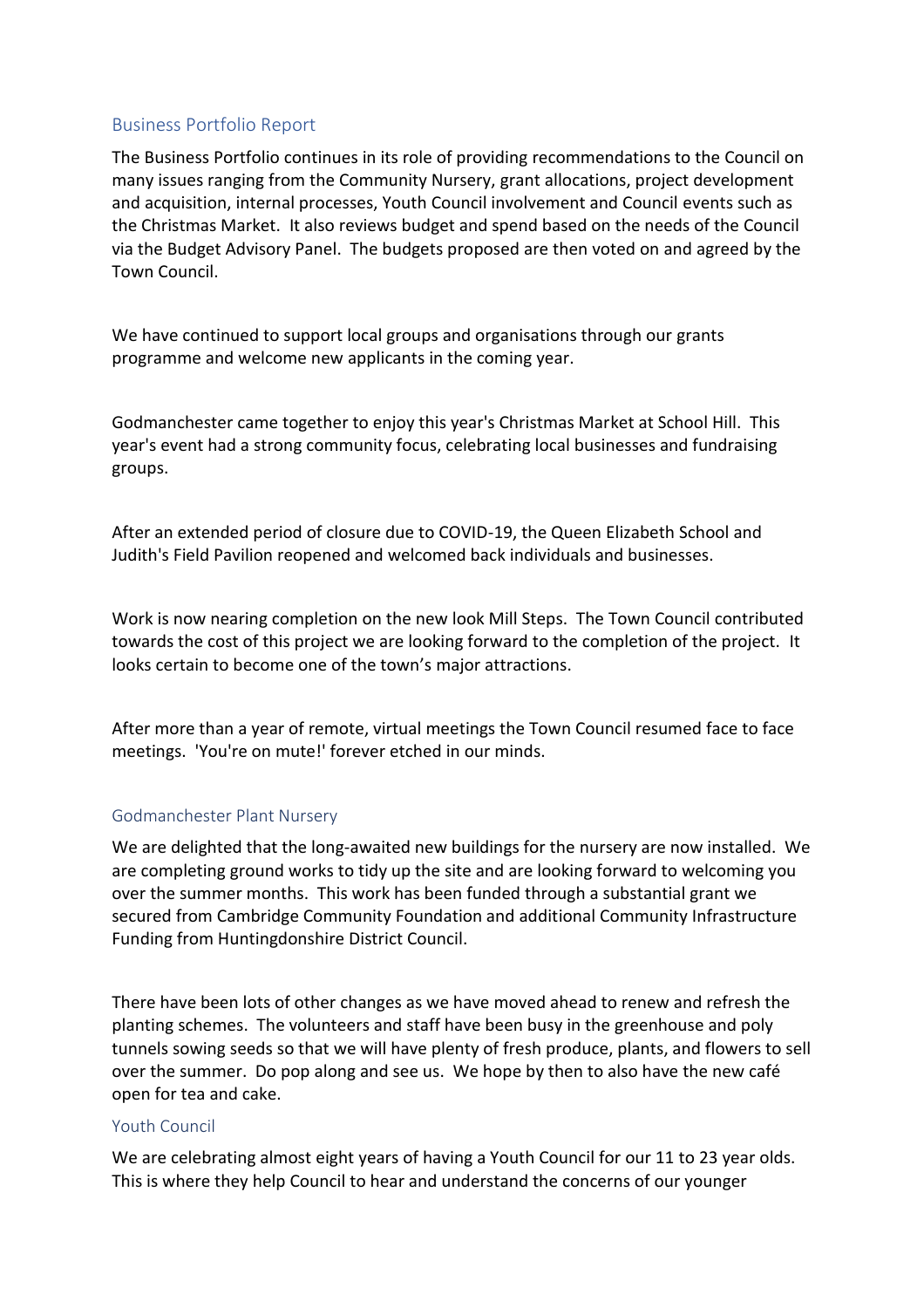residents. They have been meeting via Zoom over the last year and have given us their thoughts to feed into the transport survey, ideas about how we might develop the play areas in our town and how we could support young people to return to some normality after the lockdowns. They have also represented the Town at civic events. As some of our youth councillors headed off to university, we have been busy recruiting new members and welcomed four new youth councillors during the year. We still have spaces – to find out more please contact the Town Clerk, Vicky Pryce, [townclerk@gmccouncil.com](mailto:townclerk@gmccouncil.com)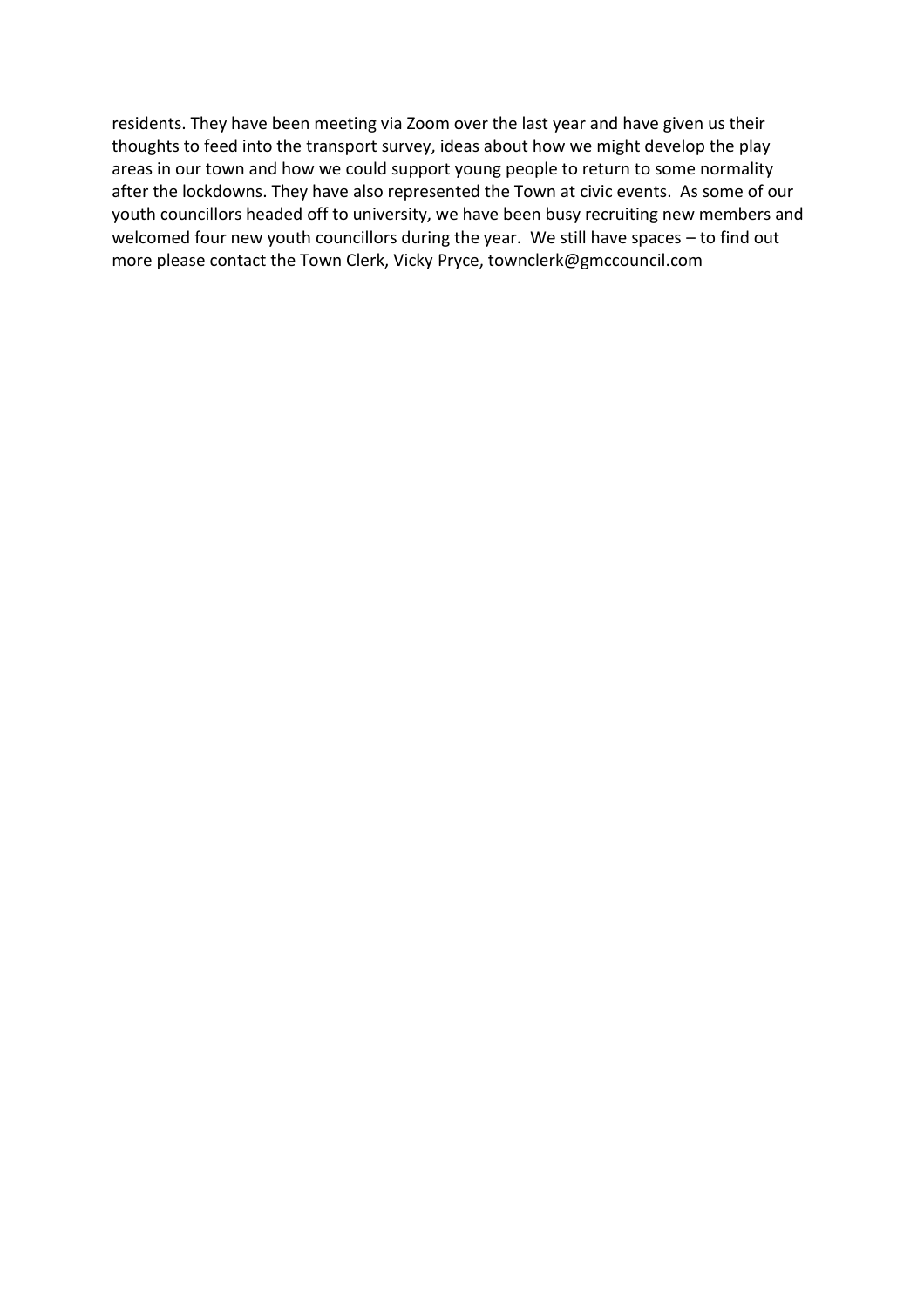## Environment Portfolio Report

The Environment Portfolio group of the Town Council is responsible for the maintenance and improvement of Godmanchester's external environment. This includes open areas such as the Recreation Ground; Judith's Field (incorporating the children's play areas where we undertake quarterly safety inspections); the Cemetery and closed churchyard; street furniture such as benches, half the rubbish bins (the remainder are serviced by HDC) and hanging baskets (but not the planters kindly provided by Godmanchester in Bloom). A large part of our annual budget is spent on regular grass cutting, tree pruning and watering etc; which took some £40,000 of our budget in 2021/22.

In the past 12 months we have seen Willow Walk installed on the recreation ground. This is a footpath branching from the main riverside path to provide wheelchair / walking access to some of the views of Portholme Meadow and the start of the pollarded willows.

At Judith's Field the toddler play area extension is now completed and has proved so popular that additional rubber crumb surfacing has now been added to reduce the risk of muddy little hands and feet after an exciting adventure. Two new benches are also about to be installed for the benefit of onlooking parents.

This year has also seen our 'Triennial tree report' a process of assessment of our stock of trees on Town Council land which identified 40 trees in need of attention to avoid problems in the three years to come, this work has now been completed. Recently six new trees have been planted at various locations to ensure a healthy long term tree stock, we shall also be planting a new Oak tree on Queens Walk in the Autumn to commemorate this year's Queen's Jubilee.

The adult gym on Queens Walk has been proving a cost-effective way of keeping fit for many and now includes a 'height board'. This has been required to be installed to warn children and parents of the legal age/height limit for usage of these installations, the equipment can be dangerous if used incorrectly by minors and can lead to injury.

Finally, after two years in the planning Skyworld, the climbing installation on the Recreation ground, has received its planning permission, albeit too late for installation due to bad weather. This is now booked for installation commencement on April 28th 2022.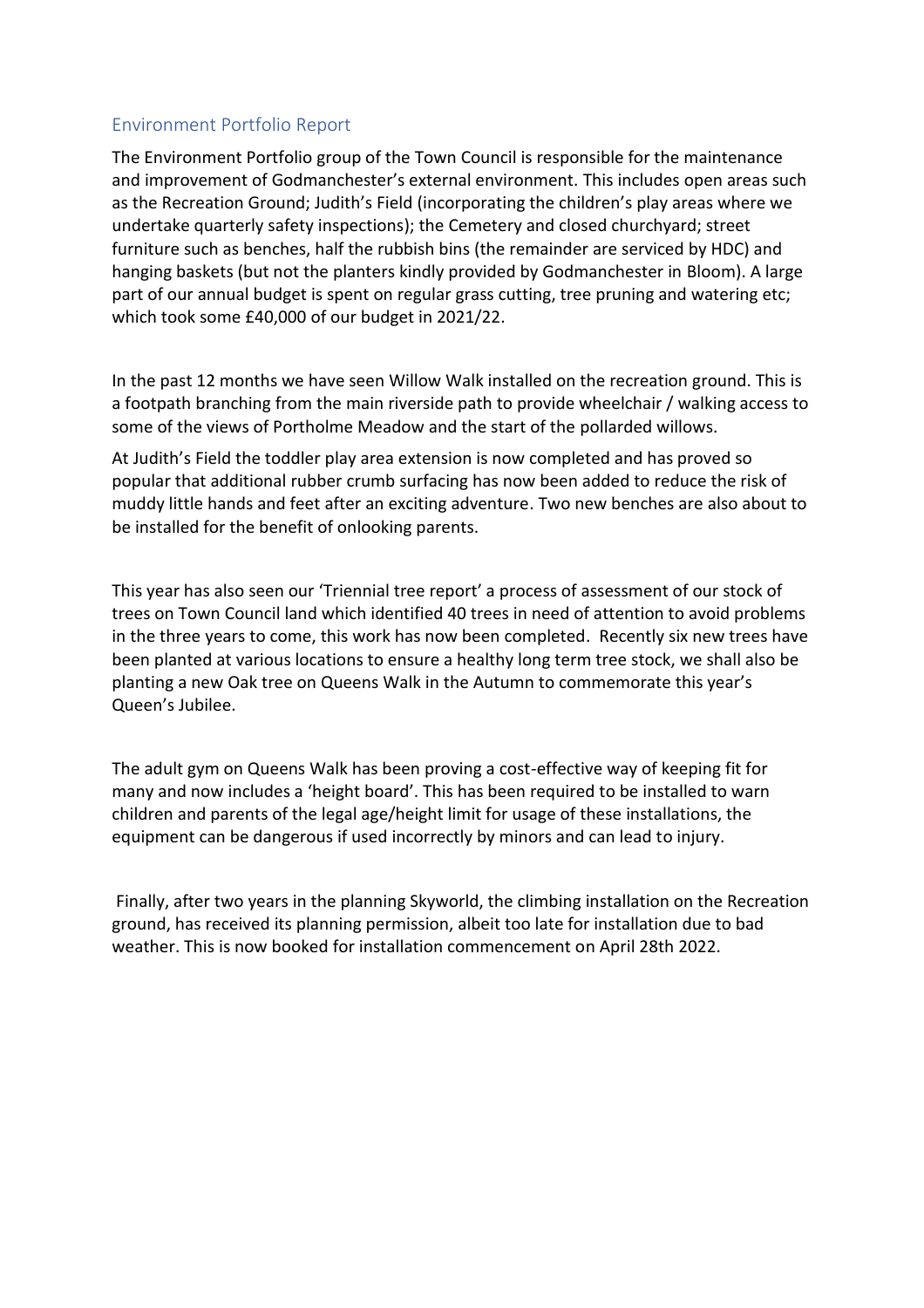## Property Portfolio Report

We were very pleased to welcome back residents, clubs and organisations into our halls, buildings and facilities when the Covid 19 restrictions were eased in April 2022. The Property Group had maintained the upkeep of the Queen Elizabeth School and Judith's Field Pavilion throughout the duration of the pandemic.

Since the installation of the very successful skatepark, the Council had received many requests regarding the need for a public toilet at Judith's Field. Accordingly, a single sex toilet, complete with baby changing facilities and adjoining storage for essential maintenance equipment, was installed and officially opened by the Mayor in July 2021.

In our 2021 report we announced our intention to build a MultiWheel Fun Track which would be constructed next to the skatepark at Judith's Field. The contract was signed in June 2021 with the world-renowned Clark & Kent who built the 2012 Olympic BMX track, however, because of the delays caused by the pandemic, construction work did not start until October 2021. There was much excitement whilst construction was underway but finally in November 2021, the MWFT was officially opened for all to use by the Mayor on a cold and windy Saturday. It is a very successful and well-used BMX track, not only by Godmanchester residents, but also BMXers from neighbouring towns.

Work has been carried out on the rear entrance to the Judith's Field pavilion so that the door is now in line with the rest of the building. The atrium is now a much larger, airier and welcoming area. The path at the rear of the building is to be paved and widened which will make it a more amenable and useable space.

The Property Group is investigating the fitting of hearing loops in the Queen Elizabeth Halls and the Judith's Field Pavilion. This is in line with the 2010 Equality Act and will be installed in due course.

There have been instances of anti-social behaviour and damage to Council property at Judith's Field. As a result, the enhancement of the CCTV capability is deemed necessary; quotes are being sought and the system will be upgraded shortly.

Rubbish is still a widespread problem especially around the areas where there are sporting facilities. Volunteer litter pickers try to keep the areas clear; users of the parks and open spaces especially are urged to dispose of all litter responsibly.

The Town Hall needs refurbishment. It is hoped that this major work can be carried out soon, but as the Town Hall is a Grade 2 listed building, specialist architects are required to advise how the work can be done.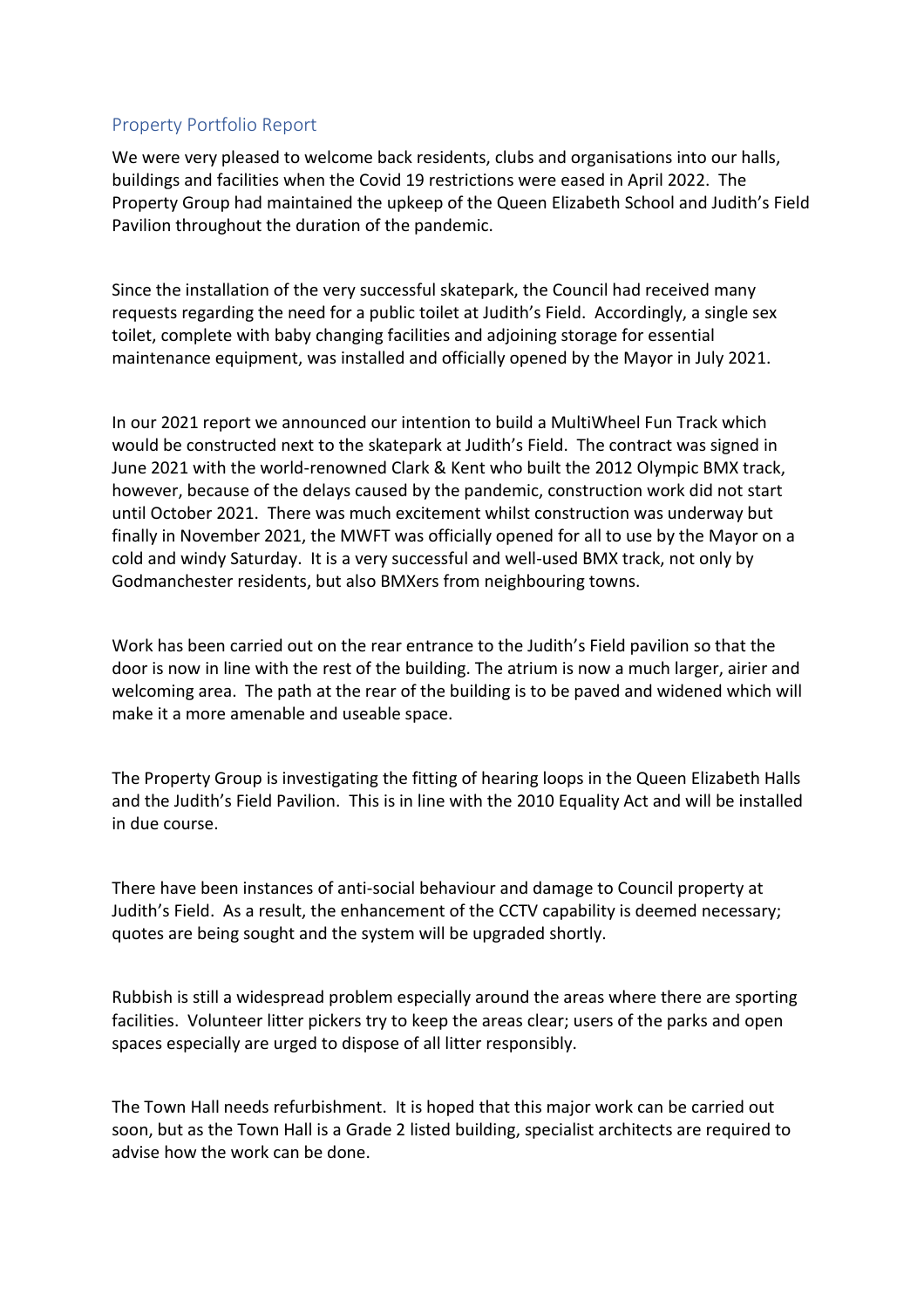## Planning and Transport Portfolio

The Town Council is consulted by the District Council and County Council on planning matters that will affect Godmanchester and the surrounding areas. During these consultations we ensure that requests are in line with both Godmanchester residents' aspirations for the town and our Neighbourhood Plan.

We have responded to several draft consultations this year including the CCC Cycling and Walking Strategy and The Huntingdonshire Landscape and Townscape Supplementary planning document.

During 2021/22, the Town Council has continued to respond to planning applications and subsequent revisions.

The most significant application received was the further detail for 59 homes and soft landscaping of Dexter's Farm. While we recommended refusal on this development based on our concerns about over-development, road safety on the A1198 and the proposed layout enabling access for future housing developments, HDC gave permission, and the project is proceeding. To optimise the outcome further correspondence was engaged and HDC Development Control Committee, the developers and CCC have agreed that implementation of traffic calming measures and speed reduction would improve residents' safety along the A1198. A toucan crossing and new pavement along the A1198 is also being provided to enable pedestrian and cycle links between the two parts of town.

We have consulted with HDC and the developers about the height of some of the new buildings on the strip north of A1198 where the care home and some houses are being built as we are very concerned neighbouring houses could be overlooked. HDC say the development is in accordance with the approved plans, to which we objected.

We continue to liaise with HDC and David Wilson Homes on the Romans' Edge development to improve the bin collections and to maintain the area. Nearly 900 homes are being built on the development, more than the 753 originally planned.

### Update of our Neighbourhood Plan

In December 2017, our Neighbourhood Plan was approved by the District Council. The document describes the aspirations for Godmanchester and contains policies to help us influence development. To ensure Godmanchester's Neighbourhood Plan is in line with the new Huntingdonshire Local Plan the group have met with HDC and are updating our 2017 Plan ready for Public Consultation to begin later this year.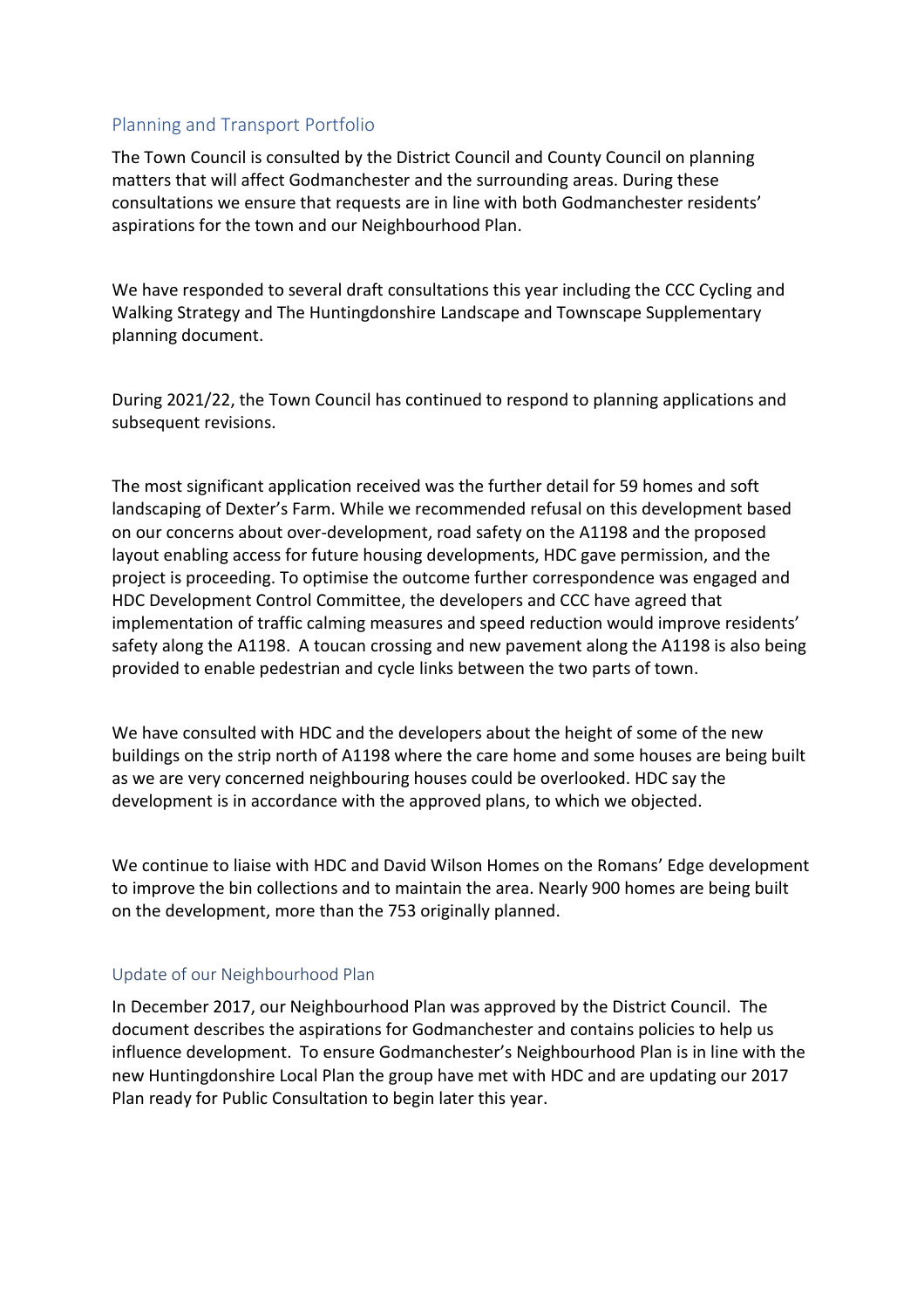#### Future Development in Godmanchester

Over the next few years, we will see more new homes completed in Godmanchester, including at RGE Engineering and hopefully at Tyrell's Marina. We will receive money from the developers that will allow improvements in the town.

#### Transport Matters

The new A14 bypass around Godmanchester has been open for over a year. The old A14, now reclassified as the A1307, allows access into Huntingdon and is gradually changing the pattern of traffic flow through town. In June the Mill Common Road will hopefully be open and it is anticipated that this too will reduce traffic volume through Godmanchester.

In September we engaged Atkins Traffic Consultants to undertake a full transport study to independently establish where we have problems in the town, for example on congestion and parking. After a successful data capture campaign from residents, using questionnaires and social media, Atkins have produced a Transport Plan that outlines problem areas in the town. We have spoken with HDC and CCC and we will be able to use the Transport Plan to guide and influence the needs of Godmanchester within the new the new CCC Transport Strategy for Huntingdonshire.

Throughout the year we have been working on two Local Highway Initiative bids to improve road safety and reduce speeding within Godmanchester. On behalf of CCC we have engaged in a public consultation with residents on the installation of yellow lines along London Road while CCC are currently considering our bid for a town wide 20mph speed limit.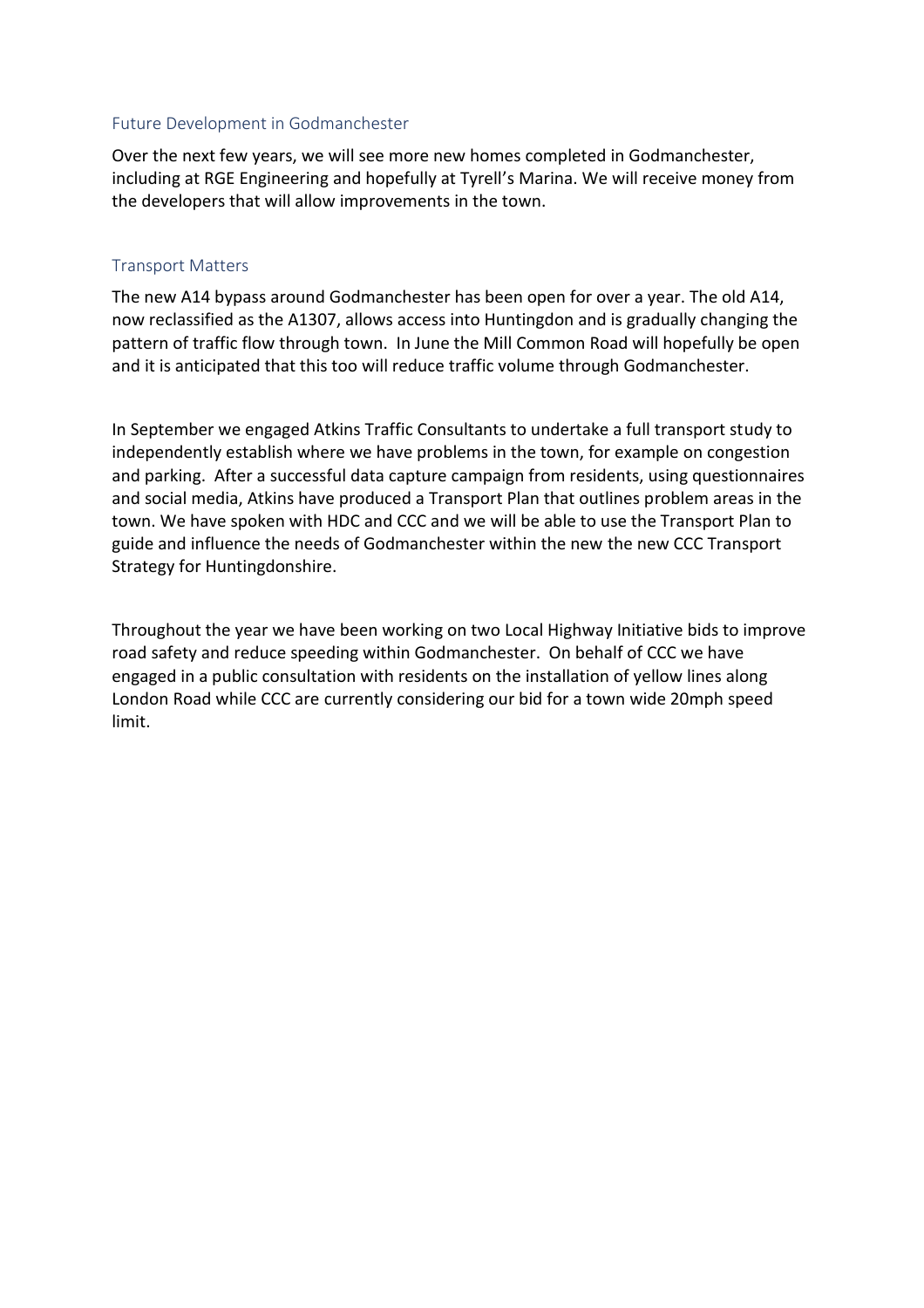## **GODMANCHESTER TOWN COUNCIL SUMMARY OF ACCOUNTS**

 **(NB the information supplied for the year ending 31.3.22 is from unaudited accounts)**

# **RECEIPTS**

| Year ending |         |                              | <b>Year Ending</b> |          | <b>Budget</b> |           |
|-------------|---------|------------------------------|--------------------|----------|---------------|-----------|
| 31.3.21     |         |                              | 31.3.22            |          | 2022-23       |           |
| -£          | 63      | QES                          |                    | £8,622   | £             | 25,000    |
| £           | 941     | JF                           |                    | £10,206  | £             | 20,000    |
| £           | 556     | Interest                     |                    | £454.69  | £             | 500       |
| £           | 3,508   | Other                        |                    | £6,453   | £             | 500       |
| £           | 1,350   | Allotments                   |                    | £1,395   | £             | 950       |
| £           | 284,646 | Precept                      |                    | £296,749 | £             | 321,402   |
| £           | 5,480   | Grants received              |                    | £177,087 | £             | 45,000    |
| £           | 12,576  | Cemetery                     |                    | £12,709  | £             | 13,000    |
| £           | 3,060   | CIL income                   |                    | £101,590 | £             | 107,817   |
| £           | 11,804  | <b>Nursery Sales</b>         |                    | £21,353  | £             | 47,000.00 |
| £           | 1,612   | <b>Nursery Contributions</b> |                    | £5,865   | £             | 6,000     |
| £           | 353,234 | <b>TOTAL RECEIPTS</b>        | £                  | 642,484  | £             | 587,169   |

# **PAYMENTS**

|   | Year Ending |                                    |   |          |   | Budget     |
|---|-------------|------------------------------------|---|----------|---|------------|
|   | 31.3.21     |                                    |   |          |   | 2022-23    |
| £ | 117,191     | Town Office Admin                  |   | £109,563 | £ | 133,304    |
| £ | 3,234       | <b>Business Admin</b>              |   | £2,524   | £ | 10,584     |
| £ | 4,246       | Insurance                          |   | £4,541   | £ | 6,000      |
| £ | 206         | <b>Civic Costs</b>                 |   | £3,937   | £ | 15,000     |
| £ | 7,492       | <b>Communication &amp; Tourism</b> |   | £4,693   | £ | 7,200      |
| £ | 4,039       | <b>Grants Awarded</b>              |   | £7,096   | £ | 13,750     |
| £ | 8,991       | Contribs to outside bodies         |   | £54,100  | £ | 1,000      |
| £ |             | <b>Town Hall</b>                   |   | £2,960   | £ | 5,265      |
| £ | 11,161      | QES                                |   | £10,091  | £ | 24,297     |
| £ | 18,320      | Judith's Field                     |   | £47,425  | £ | 21,537     |
| £ | 5,793       | Other Property                     |   |          | £ | 3,600      |
| £ | 15,472      | Environment                        |   | £10,933  | £ | 22,400     |
| £ | 14,436      | Recreation areas/facilities        |   | £5,179   | £ | 17,680     |
| £ | 900         | Allotments                         |   | £930     | £ | 950        |
| £ | 29,986      | Grounds Maintenance                |   | £39,331  | £ | 42,020     |
| £ | 3,601       | Churchyard & Cemetery              |   | £5,394   | £ | 8,550      |
| £ | 37,263      | <b>Community Nursery</b>           |   | £59,309  | £ | 102,487    |
|   |             | <b>Community Nursery Project</b>   |   | £248,742 |   |            |
| £ |             | Capital Projects (CIL)             |   | £177,670 | £ | 382,000    |
| £ | 310,095.00  | <b>TOTAL PAYMENTS</b>              | £ | 794,418  | £ | 822,624.00 |